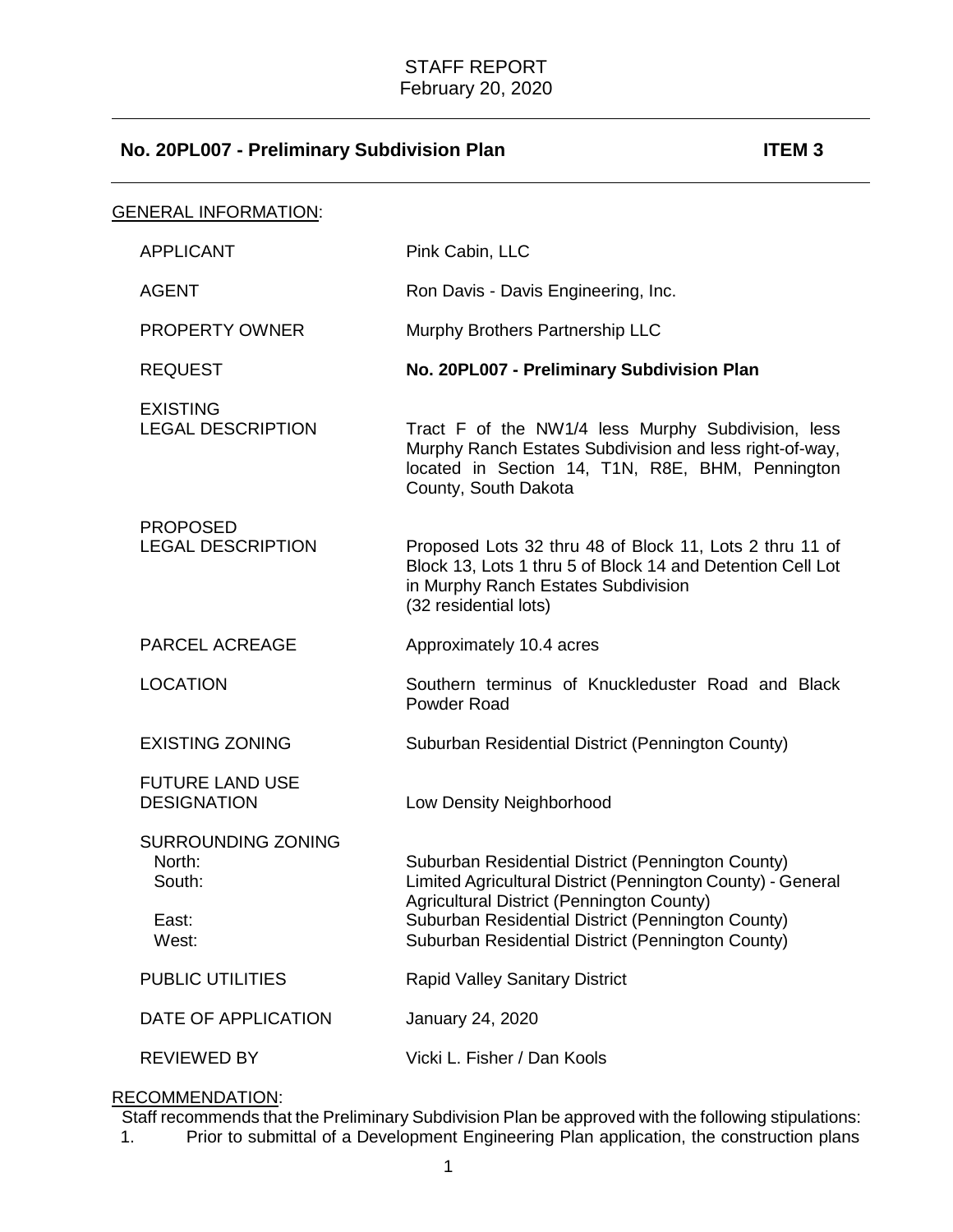and plat document shall show different street names for Ruger Loop and Winchester Court as approved by the Emergency Services Communication Center;

- 2. Prior to submittal of a Development Engineering Plan application, all redline comments shall be addressed. In addition, the redline comments shall be returned with the Development Engineering Plan application;
- 3. Upon submittal of a Development Engineering Plan application, construction plans for Blackpowder Drive, a local street, shall be submitted for review and approval showing the street located in a minimum 52-foot wide right-of-way and constructed pursuant to Figure 2-1 of the Infrastructure Design Criteria Manual or shall meet criteria for obtaining an Exception or Variance (sidewalk). If an Exception is obtained, a copy of the approved document shall be submitted with the Development Engineering Plan application;
- 4. Upon submittal of a Development Engineering Plan application, construction plans for Ruger Loop and Winchester Court, lane-place streets, shall be submitted for review and approval showing the streets located in a minimum 50-foot wide right-of-way and constructed pursuant to Figure 2-1 of the Infrastructure Design Criteria Manual with the cul-de-sac bulb at the northern terminus Winchester Court being located in a minimum 104-foot diameter right-of-way and constructed with a minimum 84-foot diameter pavement or shall meet criteria for obtaining an Exception or Variance (sidewalk). If an Exception is obtained, a copy of the approved document shall be submitted with the Development Engineering Plan application;
- 5. Upon submittal of a Development Engineering Plan application, water plans and analysis prepared by a Registered Professional Engineer shall be submitted for review and approval in accordance with the Infrastructure Design Criteria Manual. The design report shall demonstrate that the water service is adequate to meet estimated domestic flows and required fire flows to support the proposed development. In addition, easements shall be provided as needed;
- 6. Upon submittal of a Development Engineering Plan application, a sewer design report prepared by a Registered Professional Engineer in accordance with the Infrastructure Design Criteria Manual shall be submitted for review and approval. The design report shall demonstrate that the sanitary sewer capacity is adequate to meet estimated flows and provide sufficient system capacity in conformance with the Infrastructure Design Criteria Manual. In addition, easements shall be provided as needed;
- 7. Upon submittal of a Development Engineering Plan application, a drainage plan and report prepared by a Registered Professional Engineer as per the Infrastructure Design Criteria Manual and the Rapid City Municipal Code shall be submitted for review and approval. The drainage report shall address storm water quantity control to pre-developed, historic rates and provide storm water quality treatment. In addition, easements shall be dedicated as needed;
- 8. Upon submittal of a Development Engineering Plan application, an Erosion and Sediment Control Plan in compliance with the adopted Stormwater Quality Manual and the Infrastructure Design Criteria Manual shall be submitted for review and approval if subdivision improvements are required;
- 9. Upon submittal of a Development Engineering Plan application, a cost estimate for any required subdivision improvements shall be submitted for review and approval;
- 10. Prior to approval of the Development Engineering Plan application, engineering reports required for construction approval shall be accepted and agreements required for construction approval shall be executed. In addition, permits required for construction shall be approved and issued and construction plans shall be accepted in accordance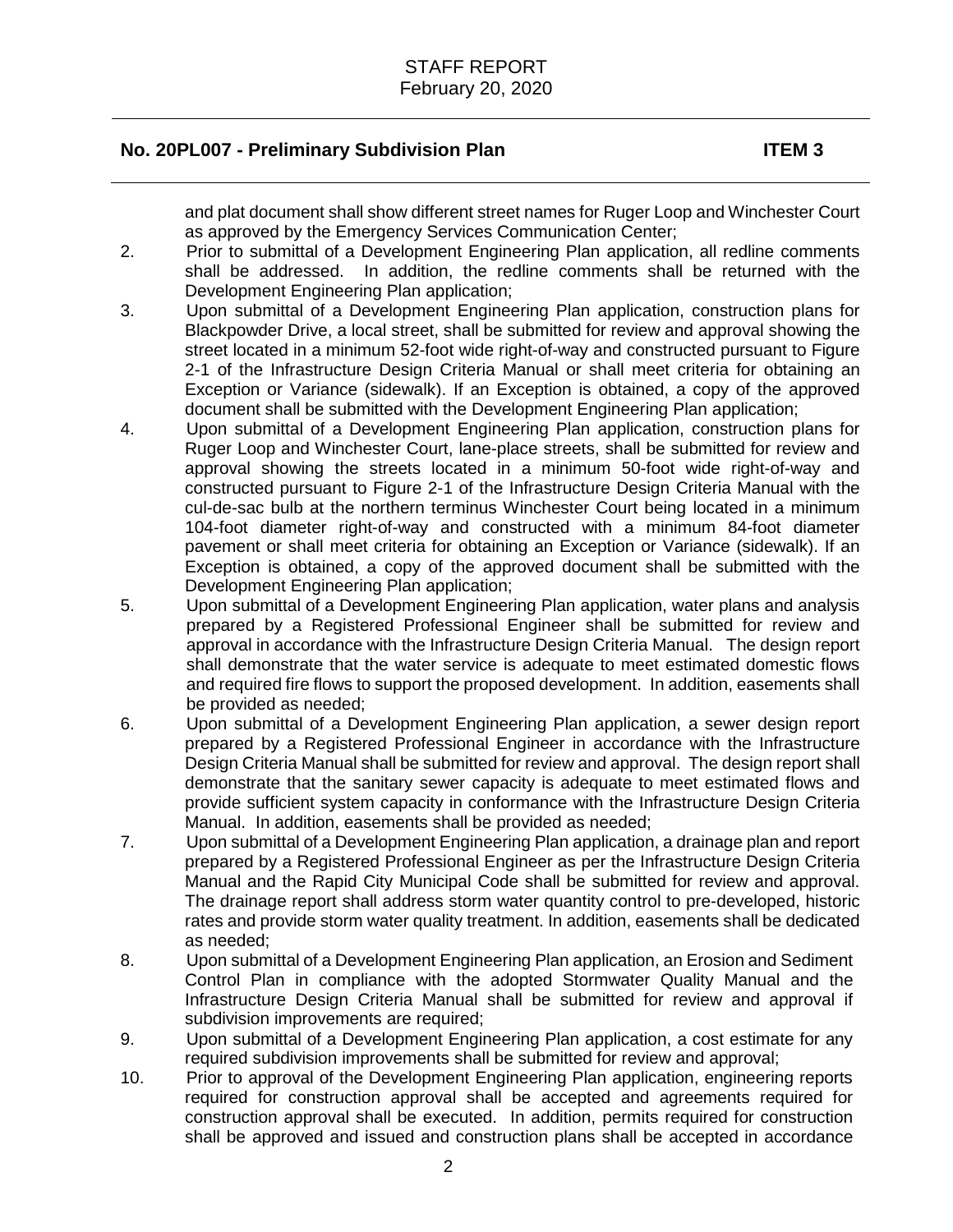with the Infrastructure Design Criteria Manual. All final engineering reports shall be signed and sealed by a Professional Engineer and contain a Certification Statement of Conformance with City Standards, as required by the Infrastructure Design Criteria Manual;

- 11. Prior to approval of the Development Engineering Plan application, a Development Agreement shall be entered into with the City for all public improvements;
- 12. Upon submittal of a Final Plat application, an agreement shall be submitted for recording securing ownership and maintenance of the proposed "Detention Cell Lot: In addition, any proposed drainage elements shall be secured within a Major Drainage Easement and the agreement shall include these elements to secure ownership and maintenance;
- 13. Upon submittal of a Final Plat application, surety for any required subdivision improvements that have not been completed shall be posted and the subdivision inspection fees shall be paid; and,
- 14. Prior to the City's acceptance of the public improvements, a warranty surety shall be submitted for review and approval as required.

#### GENERAL COMMENTS:

The applicant has submitted a Preliminary Subdivision Plan application to create 32 residential lots and a "Detention Cell Lot". The lots will range in size from 0.15 acres to 0.32 acres and are to be known as Phase 7 of the Murphy Ranch Estates Subdivision.

The property is located at the southern terminus of Knuckleduster Road and Black Powder Road. Currently, the property is void of any structural development.

A Preliminary Subdivision Plan is a tentative plan of a proposed subdivision requiring the installation of public improvements. Approval of a Preliminary Subdivision Plan by the City Council is required before an applicant can proceed with Development Engineering Plans and a Final Plat application for all or part of the area within the Preliminary Subdivision Plan application.

#### STAFF REVIEW:

Staff has reviewed the Preliminary Subdivision Plan and has noted the following considerations:

Zoning: The property is zoned Suburban Residential District by Pennington County which requires a minimum 6,500-square foot lot size. The proposed lots meet and/or exceed the minimum lot size requirement.

The City's Future Land Use Plan identifies the appropriate use of the property as Low Density Neighborhood. The proposed residential development is in compliance with the City's Comprehensive Plan.

Utilities: The property is located within the Rapid Valley Sanitary Sewer District service area. Currently, an 8-inch sanitary sewer main and an 8-inch water main are located in the southern terminus of Black powder Road. The applicant has submitted a preliminary utility layout plan. Upon submittal of a Development Engineering Plan application, water and sewer plans and analysis prepared by a Registered Professional Engineer must be submitted for review and approval in accordance with the Infrastructure Design Criteria Manual, the Rapid City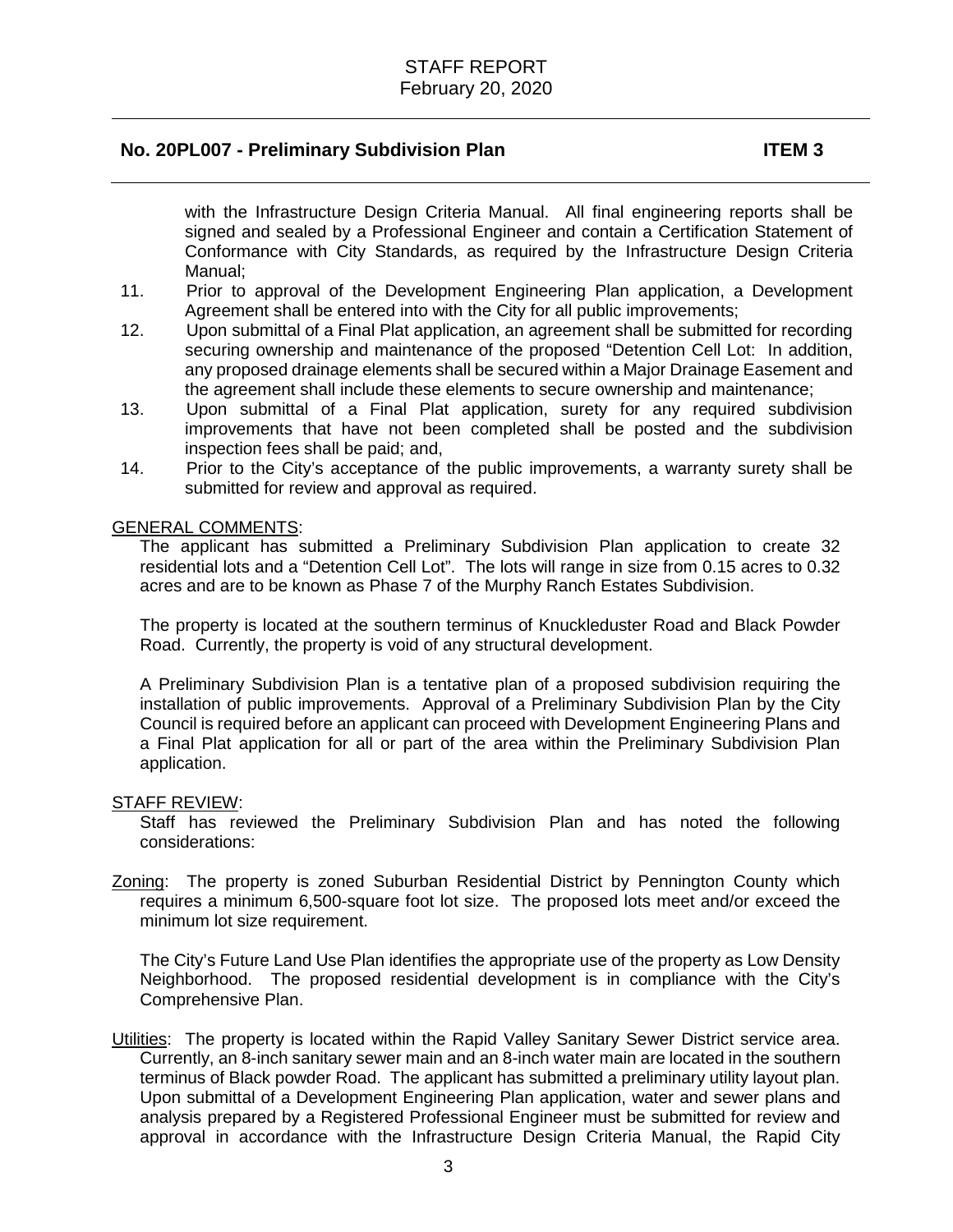Municipal Code and Rapid Valley Sanitary Sewer District requirements. The sewer plan and analysis must demonstrate that the downstream sanitary sewer capacity is adequate to meet estimated flows and provide sufficient system capacity. Utility easements must also be secured as needed.

- Blackpowder Drive: Blackpowder Drive is classified as local street requiring that it be located in a minimum 52-foot wide right-of-way and constructed with a minimum 26-foot wide paved surface, curb, gutter, sidewalk, street light conduit, water and sewer. Upon submittal of a Development Engineering Plan application, construction plans for Blackpowder Drive must be submitted for review and approval pursuant to Figure 2-1 of the Infrastructure Design Criteria Manual or meet criteria for obtaining an Exception or Variance (sidewalk). If an Exception is obtained, a copy of the approved document must be submitted with the Development Engineering Plan application.
- Ruger Loop and Winchester Court: Ruger Loop and Winchester Court are classified as lane place streets requiring that they be located in a minimum 50-foot wide right-of-way and constructed with a minimum 50-foot wide paved surface, curb, gutter, sidewalk, street light conduit, water and sewer. Upon submittal of a Development Engineering Plan application, construction plans for the streets must be submitted for review and approval pursuant to Figure 2-1 of the Infrastructure Design Criteria Manual with the cul-de-sac bulb at the northern terminus Winchester Court being located in a minimum 104-foot diameter right-of-way and constructed with a minimum 84-foot diameter pavement or must meet criteria for obtaining an Exception or Variance (sidewalk). If an Exception is obtained, a copy of the approved document must be submitted with the Development Engineering Plan application.
- Long View Road: Long View Road provides access to the Murphy Ranch Estates. The applicant has been working with the Pennington County Highway Department to identify when street improvements will be required along Long View Road to ensure safe and adequate access to the development. The Pennington County Highway Department has indicated that this phase of the development (Phase 7) is the last phase in Murphy Ranch Estates that the County will accept without improvement to Long View Road. The improvements that will be needed with the next phase of the development will include providing a 36-foot wide asphalt road from the existing curb and gutter east of Colvin Street through the intersection of Remington Road, with a 12-foot wide right turn lane to accommodate three vehicles at Remington Road. The improvements will not include curb, gutter, storm sewer, lighting or sidewalks.
- Sidewalks: Since the property is located outside of the City limits and the City will not be issuing building permits for the future development of each lot, the applicant should be aware sidewalks are required to be provided as a part of the subdivision improvements for the development.
- Street Names: The Emergency Services Communication Center has indicated that different street names must be submitted for review and approval for Ruger Loop and Winchester Court. The property owner is currently working with the Emergency Services Communication Center to address this issue. Prior to submittal of a Development Engineering Plan application, the construction plans and plat document must show the approved street names.

Drainage: The proposed development is not located in a drainage basin defined by the City.